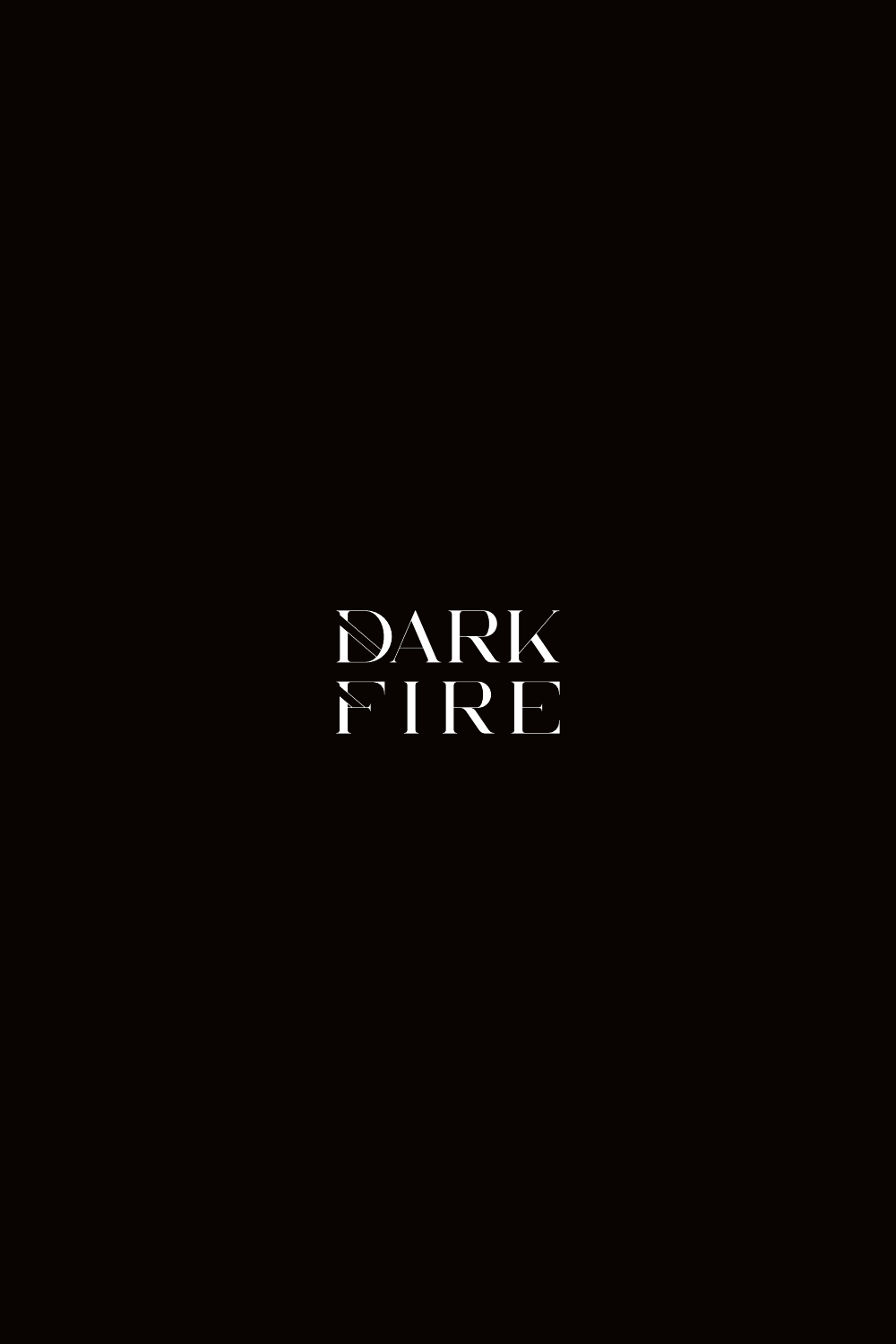

**Ahmet Adnan Saygun**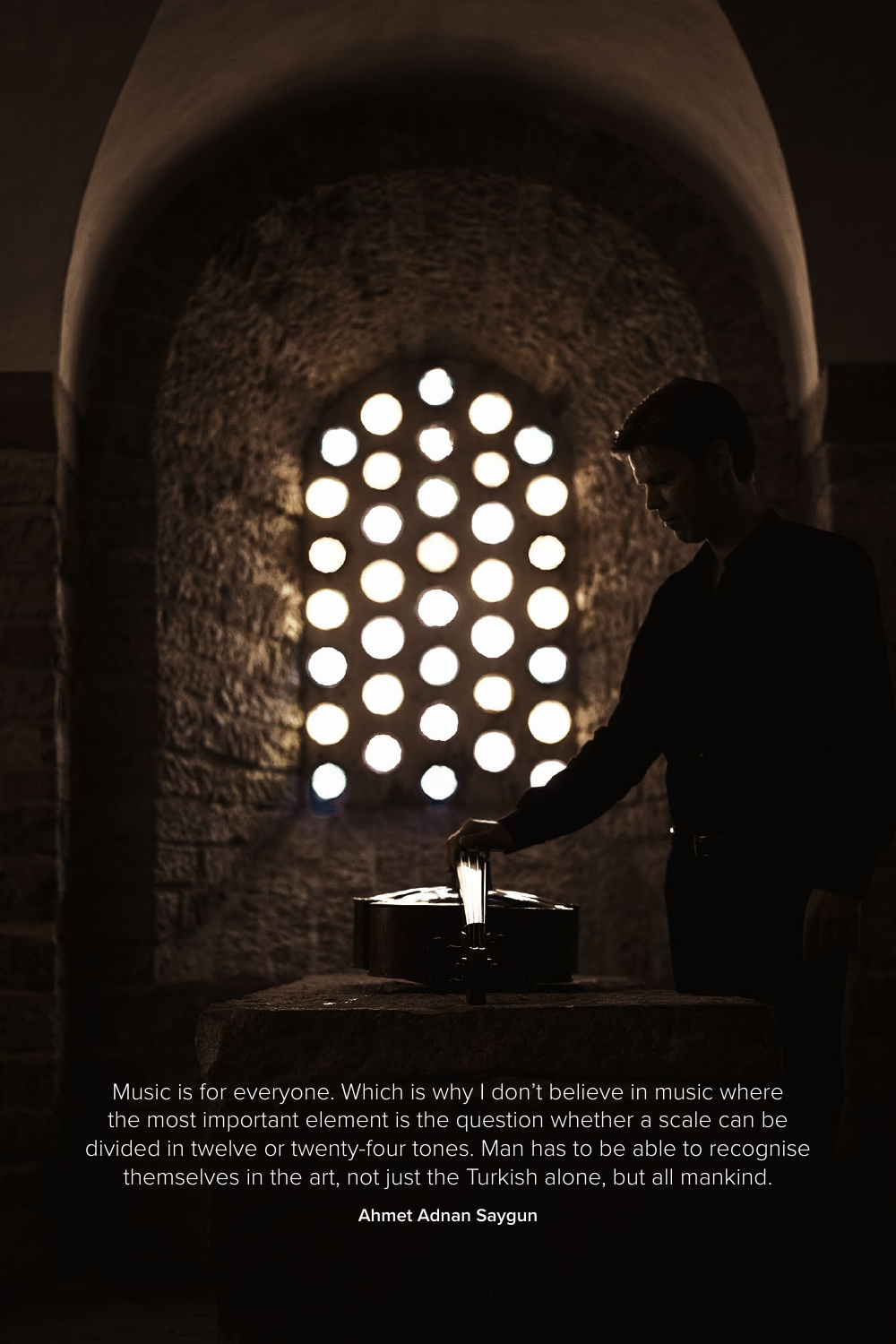#### DARK FIRE

Philosopher Martin Heidegger (1889–1976) described the encounter between the organised philosophical world of the ancient Greek and the mystical, abstruse world of the East as a dark fire. This would have caused the enlightenment in Greek poetry. It's unclear what Heidegger really thought about it, but I found the mental image of a dark fire lit by this chance meeting beautiful and highly inspiring. For Heidegger, this was mainly about the East and West, but to me it's about an encounter with the realms of other people's experience, principally those of musicians. When two energies meet for the first time and are fully open to the experience, a new mirror image of themselves they have never seen before will arise. This is also why "Dark Fire" is also a force of selfrecognition. Turkish composer Ahmet Adnan Saygun, a contemporary of Heidegger, whose *Partita* plays a central role on this album, also describes this force with the quote on the previous page.

I am very thankful for my dear friends Gilles Stoop and his Stoop-Chung Foundation, and Brendon Heinst from TRPTK, for offering me the possibility to realise this album and all the musical encounters that arose from it. In the middle of a period of a pandemic and a lockdown, it was thanks to these inspiring conversations that the idea for *Dark Fire* came to existence.

#### THE SPIRIT OF IMPROVISATION

Together with duduk player Kadır Sonuk I play *Sarı Gelin*, an Azerbaijani traditional. Through my collaborations with Kadır, I learned to play and think more outside of the confines of the notes. To trust my intuition and to dare to create music in the spirit of improvisation. I also made an arrangement and improvisation to a song by Aşık Veysel, together with Kadır.

#### ARTICULATION

In my musical collaboration with classical guitarist Izhar Elias, I play two works by Spanish composer Gaspar Cassadó. It was only when I started to play these pieces lighter, more transparent, and less forceful that Ihzar and I began to understand each other, and I could fully get in touch with his timbre. I grabbed my bow a bit more towards its middle, giving me better control over my articulation – and actually got to play a bit more like a guitar.

With Vincent van Amsterdam on accordion, I had to work in a total opposite fashion; this duo demanded a more broad and continuous sound. With him, I played Sachidao from *5 Pieces on folk themes* by Georgian composer Sulkhan Tsintsadze. It's such infectuous music, grasping at you and never letting go. With pianist Helena Basilova I play three other movements from this cycle, beautifully written for cello and piano; clear, harmonic and balanced.

# SOLO

The starting-off point for all these encounters with my duo partners is formed by solo pieces. This album opens with Ahmet Adnan Saygun's *Partita for solo cello, Op. 31*, enclosed between its meditative sounds at the beginning and the end. It's with this droning low note together with the melody on top that you can already imagine a duet with cello and duduk. The highly colorful *Suite for cello solo* by Gaspar Cassadó is followed up by duos with classical guitar. Particularly in *Lamento de Boabdil*, you can clearly hear the Arabic influence on Spanish music. Lastly, the seldomly-performed *Toccata for cello solo* by Sulkhan Tsintsadze conjures up a musical collaboration with other instruments.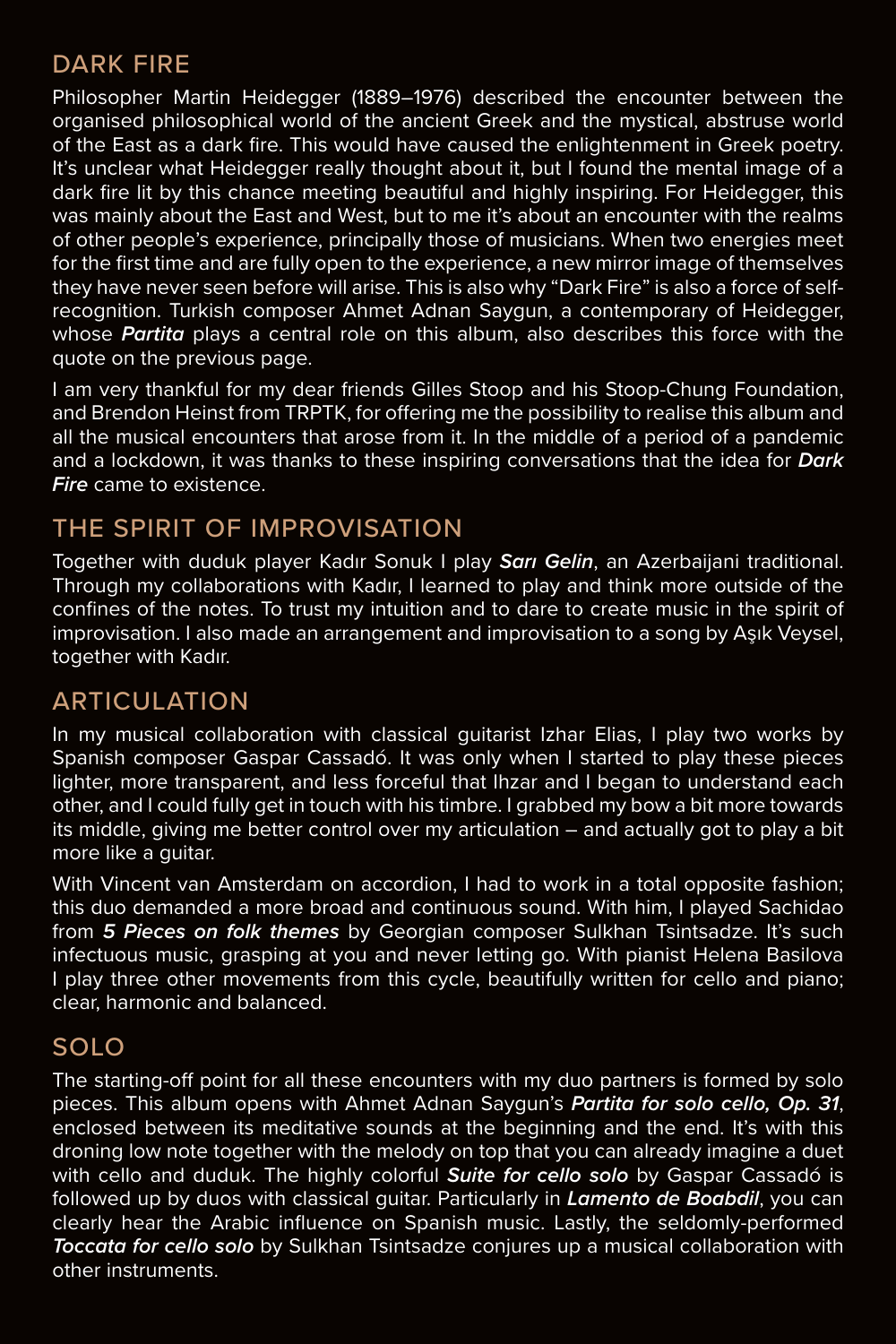# JOACHIM EIJLANDER CELLO

*"... great sense of fantasy and eloquence."*

*"... detailed but informed, instinctive response that allows for spontaneity."*

– The Strad Magazine, January 2016

Joachim Eijlander performs as a soloist and chamber musician throughout Europe, Asia and the United States, in halls such as the Tonhalle Zürich, Philadelphia Chamber Music Society, numerous halls in New York, the Berliner Philharmonie and Konzerthaus, Dôme des Invalides in Paris, and the Rudolphinum in Prague. As a soloist, Joachim performed with many renowned European orchestras. Connecting with music with dancers, visual artists and even scientists, he aims to inspire audiences with wider interests. Joachim is principal teacher of cello at the Codarts conservatory in Rotterdam and taught classes at the Indiana University, Milwaukee Conservatory, Oklahoma University, Ljubljana Conservatory and many international festivals. Joachim is also main professor of chamber music at the Dutch String Quartet Academy. Joachim plays on an exceptional instrument built in 1750 by an anonymous Tyrolean luthier based in Rome.

# KADIR SONUK DUDUK

Kadır Sonuk is a many-faceted artist. In 1996 he danced with the Istanbul Dance Company, and in 2001 he became dancer and choreographer with the International Dance Company in Amsterdam. Aside from dancing, Kadır is a highly sought-after duduk player and singer, as well as a recording engineering graduate from the SAE Institute of Amsterdam. As a duduk player, he performed together with the Allerwelts Ensemble Duisburg and the Junges Ensemble Ruhr.

# IZHAR ELIAS GUITAR

Izhar Elias is one of the most sought-after specialists in early music, chamber music, and contemporary music for guitar. He has given concerts, lectures and masterclasses, and has been soloist in concertos with renowned orchestras in Europe, Russia, southeast Asia, Australia, and the USA. He has won the prestigious Dutch Music Prize in 2011, the highest musical award given by the Dutch government.

# HELENA BASILOVA PIANO

The captivating work of pianist Helena Basilova spans two worlds: the vast world of her Russian ancestry, and the contemporary world of modern composers and technology. Rooted in a deep understanding of tradition and interpretation, Basilova collaborates with composers and artists all over the world, and is dedicated to finding new interfaces between performer and audience.

#### VINCENT VAN AMSTERDAM ACCORDION

Vincent van Amsterdam, winner of Dutch Classical Talent 2016, aims to put the accordion on the map as a serious solo instrument. He recorded several albums, from Bach's Goldberg variations to the music of Gubaidulina, and has performed and initiated numerous world premieres. Over the last couple of years, Vincent performed as a soloist with the Netherlands Chamber Orchestra, The Hague Philharmonic, and the Bochumer Symphoniker.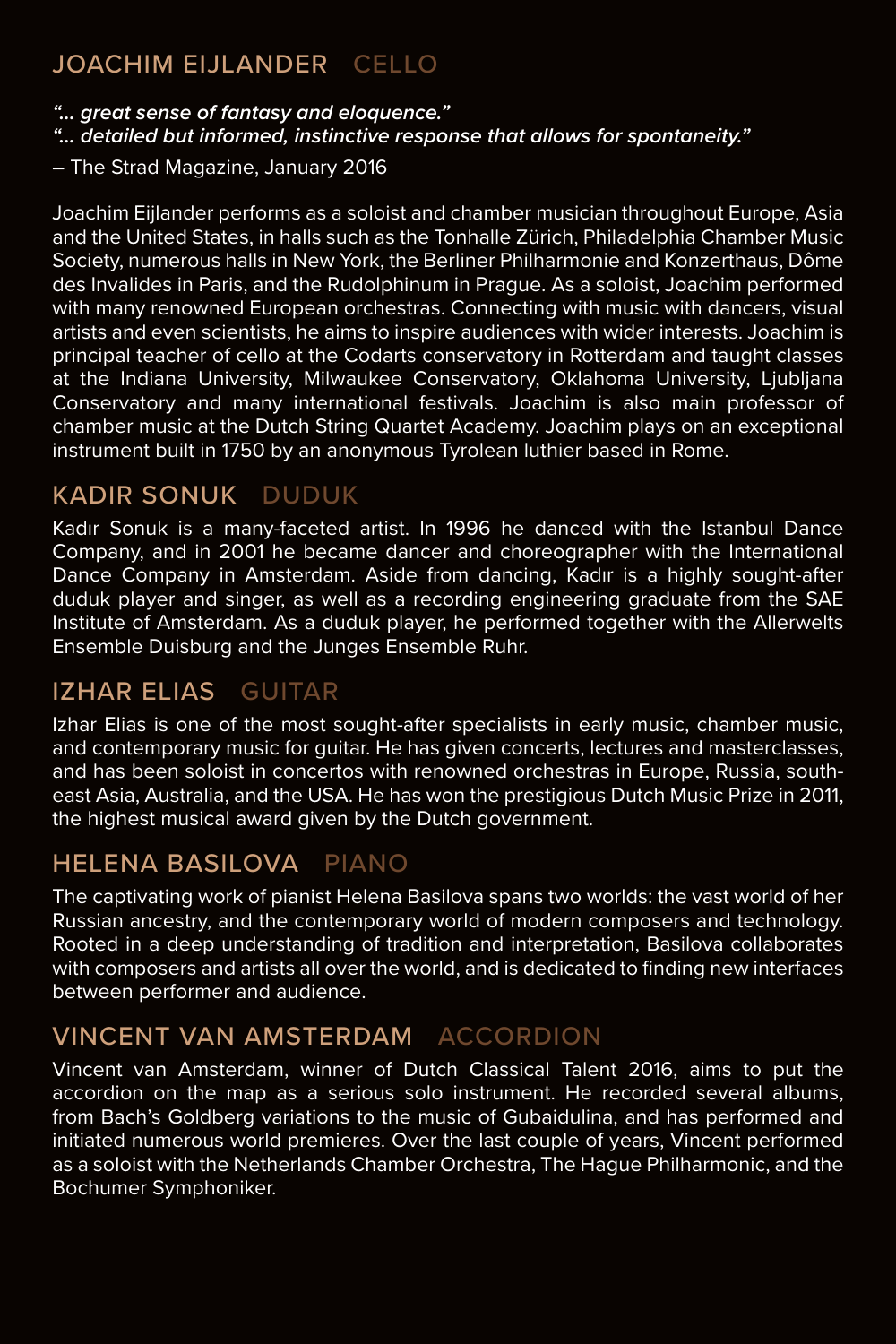#### A WORD FROM THE EXECUTIVE PRODUCER

My love story with classical music starts in the year 2012. After hearing a recording of Beethoven's violin concerto performed by Jascha Heifetz, I knew that it would become an integral part of my life. Since then, I found joy in attending several live concerts a month, but also thought immediately about how I could share this newfound love.

Starting an energy flow, touching people and supporting their process to bring the best out of themselves: It was something I knew profoundly from my profession as an acupuncturist. It was my aim to bring this same creating of energy to artists whose work I admired. I realised that by collaborating with them and supporting their dreams, they could create new works and recordings which in turn could touch and inspire audiences.

Next to creating a platform at my home where I organised house concerts, I wanted something more. As a classical music lover and audiophile, I had heard of the label TRPTK before and followed their work with avid interest. It was after an inspiring meeting with Brendon that I realised a future collaboration was a possibility. The final push however was the deafening silence of the lockdown in April 2020. It was this moment when all the dots were connected: As in my work as an acupuncturist, I wanted to create a movement of energy. This time by supporting musicians spreading music close to their heart. By creating a foundation that would support them financially so they could focus on the artistic side and leave the recording process in the more than capable hands of TRPTK. The albums would then be shared again with as many music enthusiasts as possible - old and new. TRPTK was looking forward to this collaboration, now it was time to find which of the musicians I followed closely were eager to record. The first artist I approached was Joachim Eijlander. I've been in close contact with him since the summer of 2019, and the relationship got only closer since he performed together with pianist Jeroen van Veen in a house concert I organised.

It was great news for me to hear that Joachim decided to start a new recording adventure with TRPTK, and our friendship has grown even stronger throughout this process. His courage to look further, find hidden gems and create new projects with other exciting artists is something that I admire and see as the strength in this new production.

Gilles Stoop, Executive Producer Stoop-Chung Foundation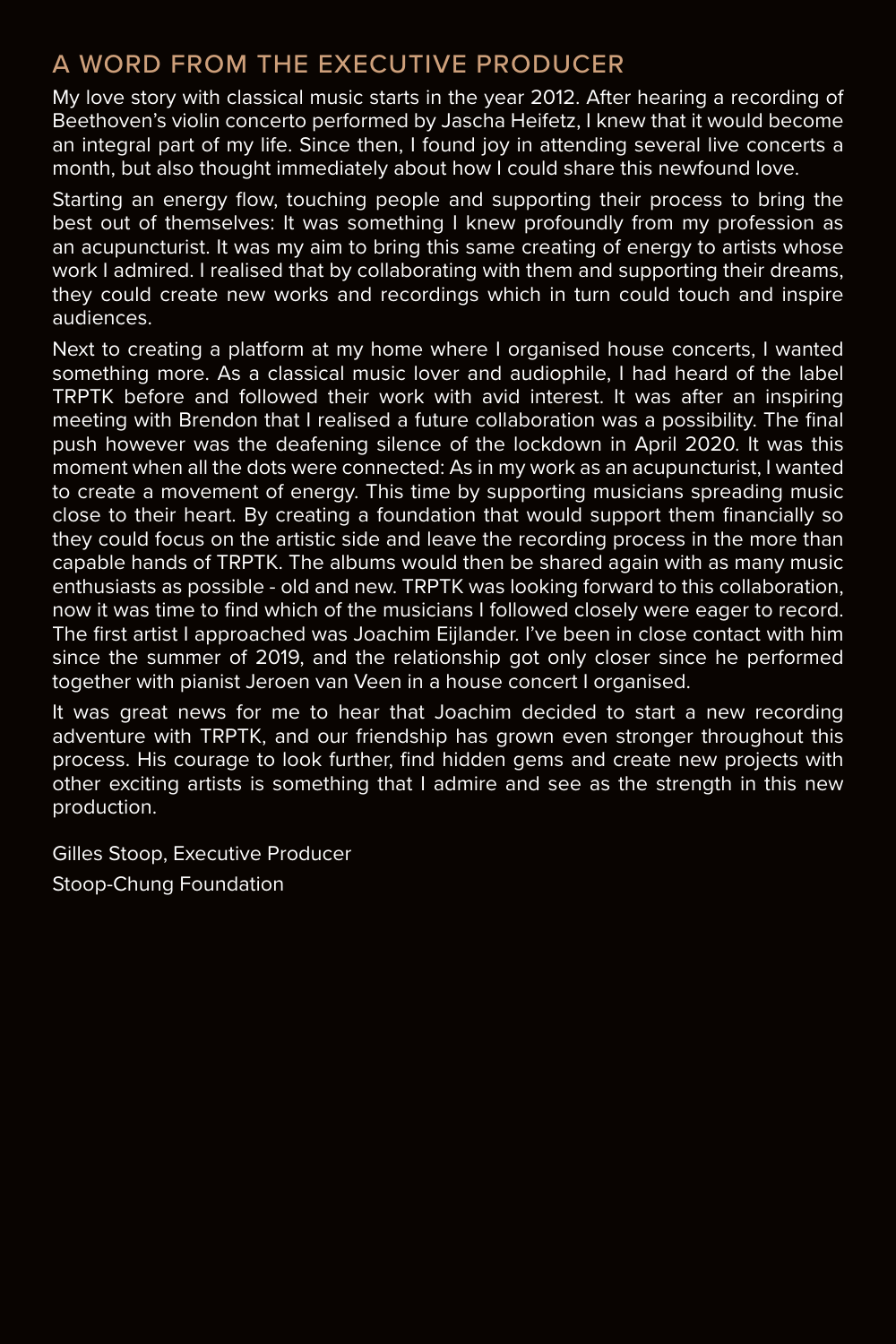# trptk

Our goal is to create immersive experiences through sound. By creating an acoustic hologram, our recordings give you the illusion of being at the world's most beautiful concert halls and churches – all this, while never leaving your listening room.

No costs or efforts are spared to seize that magical moment in which music is being created, and bring it home to you in the highest quality. Why? Simply because this is how music should be experienced: fresh and alive, not canned and with a stale aftertaste of conservation. To us, music is life, and should be lived to the fullest in an authentic and uncompromising way.

Through these recordings, we bring you closer to the music and the musicians than you've ever imagined. The devil is in the details, and the ability to catch those makes all the difference between good quality and excellent quality. Listening to our recordings, you're able to perceive every breath, every bowing, every movement with an astonishing clarity. Not only do you hear the music, you hear the music as it's being created. This adds a human dimension to your listening experience, connecting you instantly and instinctively to what you're listening to.

The basis for all of our recordings is our Optimised Omnidirectional Array (OOA for short), developed by founder and lead audio engineer Brendon Heinst. With OOA, we aim to create a truly accurate image of the soundstage, while retaining uncoloured transparency in the tonal characteristics of the recording. Unlike many current recording techniques, OOA was developed scientifically through simulation and modelling, as well as through many extensive listening tests with an independent listening panel. But however great any microphone array can be, the signals still have to be converted into the digital domain. Our aim at TRPTK is to do this conversion process completely and utterly uncoloured, preserving all the tiniest little details without the harshness usually attributed to digital recordings. The way we do this is by recording at 352.8 kHz 32 bits DXD, at 16 times higher than CD quality. This means, in musical terms, that everything in the original performance is preserved. From the huge 32-foot pipe of a cathedral organ, to the highest notes on a piccolo flute. From the softest whispers all the way to the searingly loudest orchestral hits.

Speaking of soft whispers and loud orchestral hits; we choose our artists not just by their ability to amaze us. We're eager to collaborate with musicians and composers who walk that fine line between renewing genres and connecting to audiences. Together with them, we can achieve our goal of creating daring recordings that stay loyal to the idea of always aiming for the highest quality possible.

Because at TRPTK, we bring you not just the sound, but the core of music.

Frendon (feing)<br>recording & mastering engineer at TRPTK

 $Grimm$  *AUDIO* 



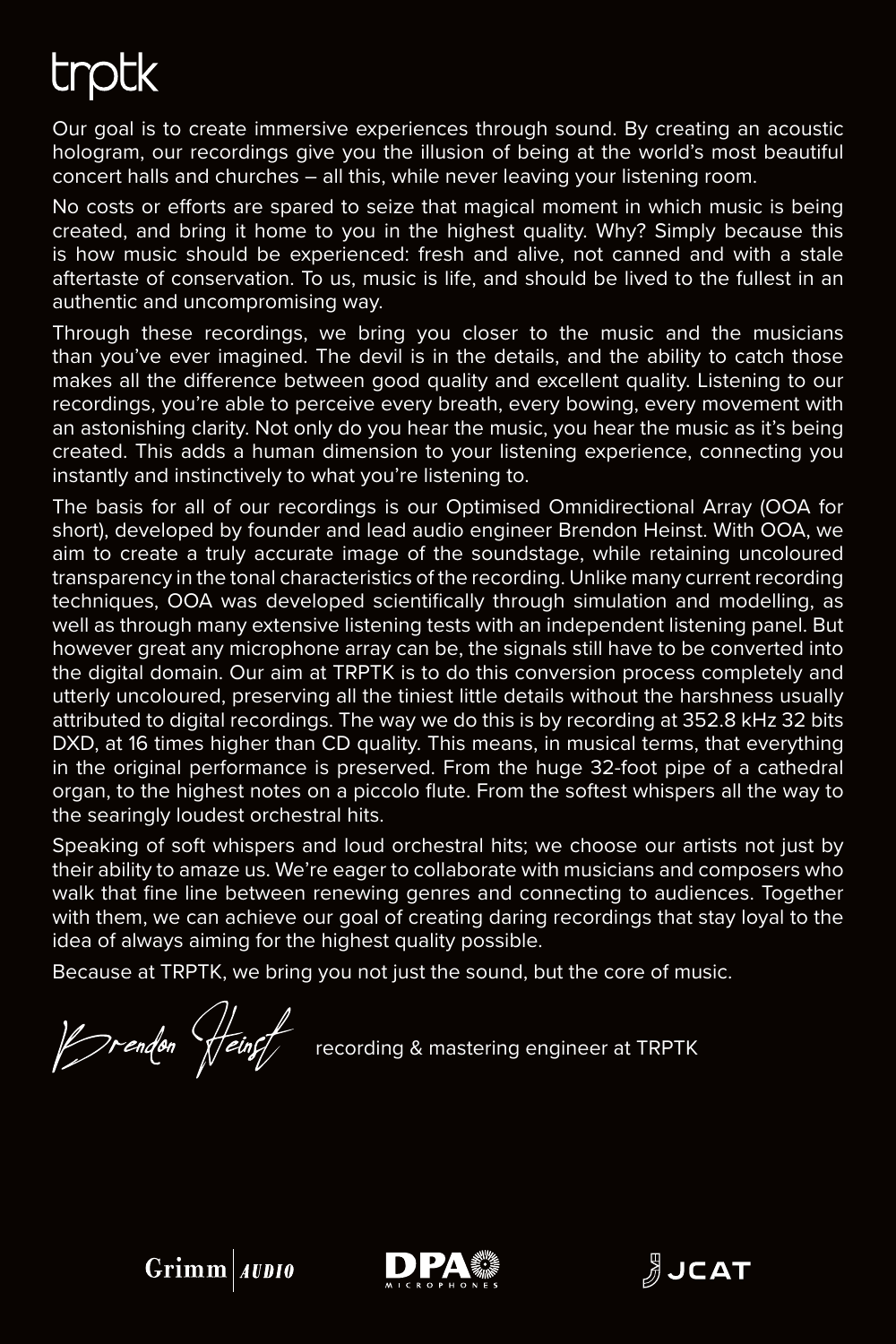#### **CREDITS**

| Executive producer    | <b>Gilles Stoop</b>                          |
|-----------------------|----------------------------------------------|
| Recording & mastering | <b>Brendon Heinst</b>                        |
| Editing               | <b>Hans Erblich</b><br><b>Brendon Heinst</b> |
| Piano technician      | <b>Matthijs Jongepier</b>                    |
| Photography & artwork | <b>Brendon Heinst</b>                        |
| Liner notes           | Joachim Eijlander                            |

This album was recorded between July 27th and August 2nd 2020, at the Westvest90 Church in Schiedam (NL).

# EQUIPMENT

| Microphones             | DPA d:dicate 4006A<br>DPA d:dicate 4015A<br>Sony C100                                                                                           |
|-------------------------|-------------------------------------------------------------------------------------------------------------------------------------------------|
| <b>AD/DA converters</b> | Merging Technologies Hapi<br>Merging Technologies Anubis                                                                                        |
| Master clock            | Grimm Audio CC2 at 352.8 kHz                                                                                                                    |
| Monitoring              | <b>KEF Blade Two loudspeakers</b><br><b>KEF LS50 loudspeakers</b><br>Hegel H30 amplifiers<br>Sennheiser HD800S headphones                       |
| Power conditioning      | <b>Furutech Daytona 303E</b><br><b>CAD Ground Control GC1</b>                                                                                   |
| Cabling                 | Furutech custom microphone cables<br>Furutech custom balanced interlinks<br>Furutech custom power cables<br>Furutech custom loudspeaker cables  |
| Misc.                   | <b>JCAT NET Card FEMTO</b><br><b>JCAT M12 Switch Gold</b><br>Furutech e-TP609E NCF<br><b>Furutech NCF Boosters</b><br>R.T.F.S. acoustic modules |